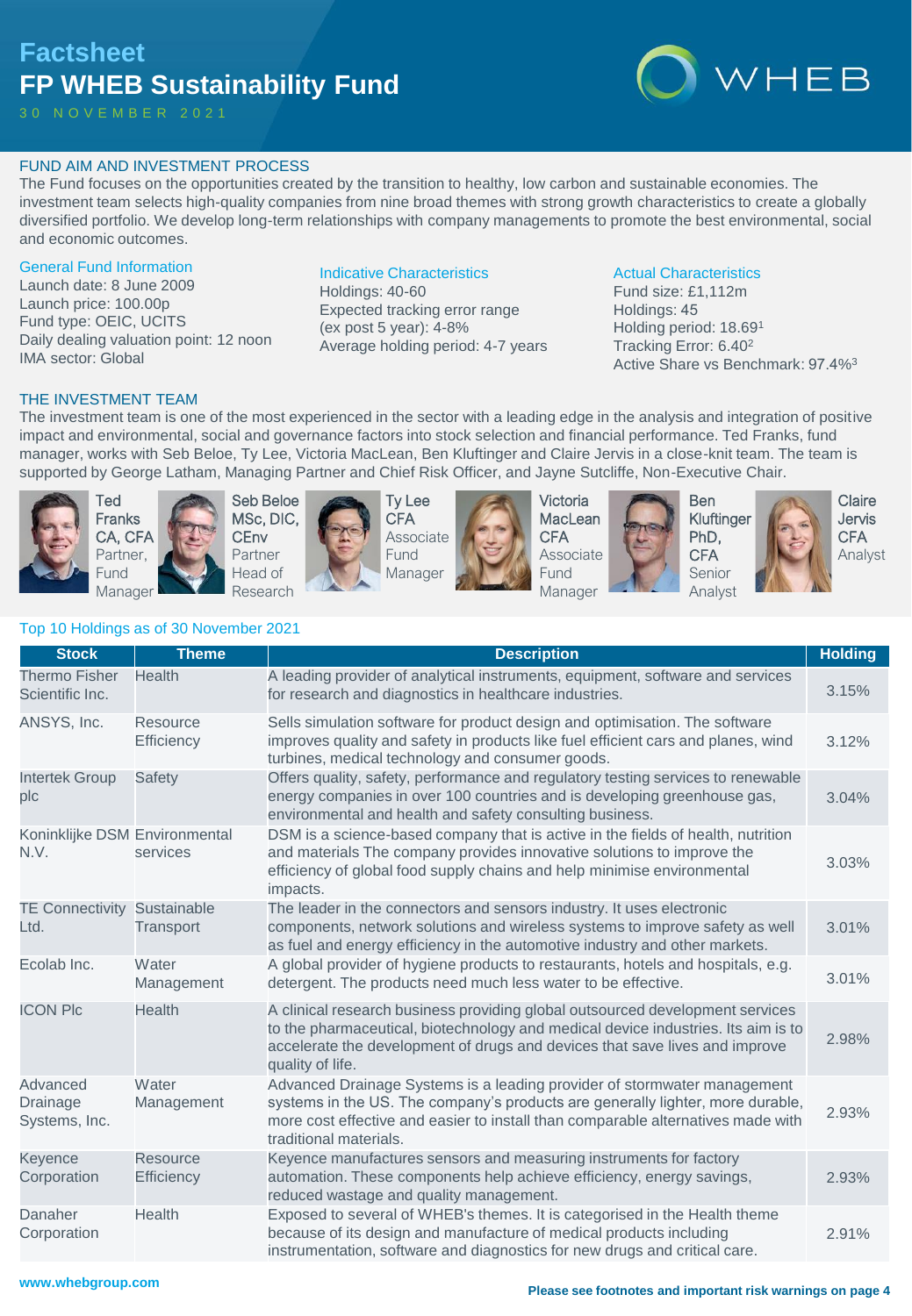

#### Biggest Movers over the month in local currency – Top 3 and Bottom 3 Performers

| <b>Stock Name</b>                          | Performance in Month   What Happened |                                                                                                                                                             |
|--------------------------------------------|--------------------------------------|-------------------------------------------------------------------------------------------------------------------------------------------------------------|
| <b>HelloFresh</b>                          | 27.71%                               | Rebounding from prior weakness following better than expected 3Q21<br>results.                                                                              |
| <b>Advanced Drainage</b><br><b>Systems</b> | $9.77\%$                             | Quarterly results evidence the company's very strong pricing power in an<br>inflationary environment.                                                       |
| Intertek                                   | 9.09%                                | 3Q21 results confirmed that all business lines have stabilised or have<br>returned to growth following a covid-related downturn.                            |
|                                            |                                      |                                                                                                                                                             |
| <b>TPI Composites</b>                      | $-46.98%$                            | A tough market environment led to overcapacity in TPI's operations, a<br>guidance downgrade, and a debt covenant breach. We sold the stock.                 |
| <b>Vestas Wind Systems</b>                 | $-20.95%$                            | Rising input costs and slow order intake led to a profit-warning, however we<br>remain convinced of the long-term prospects for this leader in wind energy. |
| <b>Strategic Education</b>                 | $-20.69%$                            | Disappointing quarterly results as university enrolment in the US remains<br>challenged, negatively impacting both revenue growth and margins.              |

#### Significant Portfolio Changes

| <b>Stock Name</b>     | <b>Purchase</b><br>or sale | <b>Theme</b>                  | <b>Brief description or sale rationale</b>                                                                                                                                                                                                   |
|-----------------------|----------------------------|-------------------------------|----------------------------------------------------------------------------------------------------------------------------------------------------------------------------------------------------------------------------------------------|
| Littelfuse            | Sell                       | Safety                        | Lower conviction due to concerns that the company will be unable to maintain its<br>leading position in the auto market amid the electric vehicle transition, and that<br>its position in consumer electronics may be weakening.             |
| SolarEdge             | Purchase                   | Cleaner<br>Energy             | Leader in Solar PV inverter market, developing a presence in storage and EVs.<br>Structural growth supported by the technology advantages of MLPE (Module-<br>Level Power Electronics) inverters compared with older style string inverters. |
| <b>TPI Composites</b> | Sell                       | Cleaner<br>Energy             | A very poor quarter and a debt covenant breach leads to our fundamental loss<br>of conviction on quality grounds.                                                                                                                            |
| Power<br>Integrations | Purchase                   | Resource<br><b>Efficiency</b> | Strong IP and exciting product pipeline with very clear energy efficiency<br>advantages at the heart of competitive differentiation.                                                                                                         |

# PORTFOLIO ANALYSIS AS AT 30 November 2021<sup>4</sup>

## Theme Allocation

| <b>Resource Efficiency</b>    | 23.03% |
|-------------------------------|--------|
| <b>Cleaner Energy</b>         | 4.71%  |
| <b>Environmental Services</b> | 10.27% |
| Sustainable Transport         | 11.09% |
| <b>Water Management</b>       | 8.07%  |
| Health                        | 22.35% |
| Safety                        | 5.48%  |
| Wellbeing                     | 10.87% |
| Education                     | 2.51%  |
| Cash                          | 1.62%  |















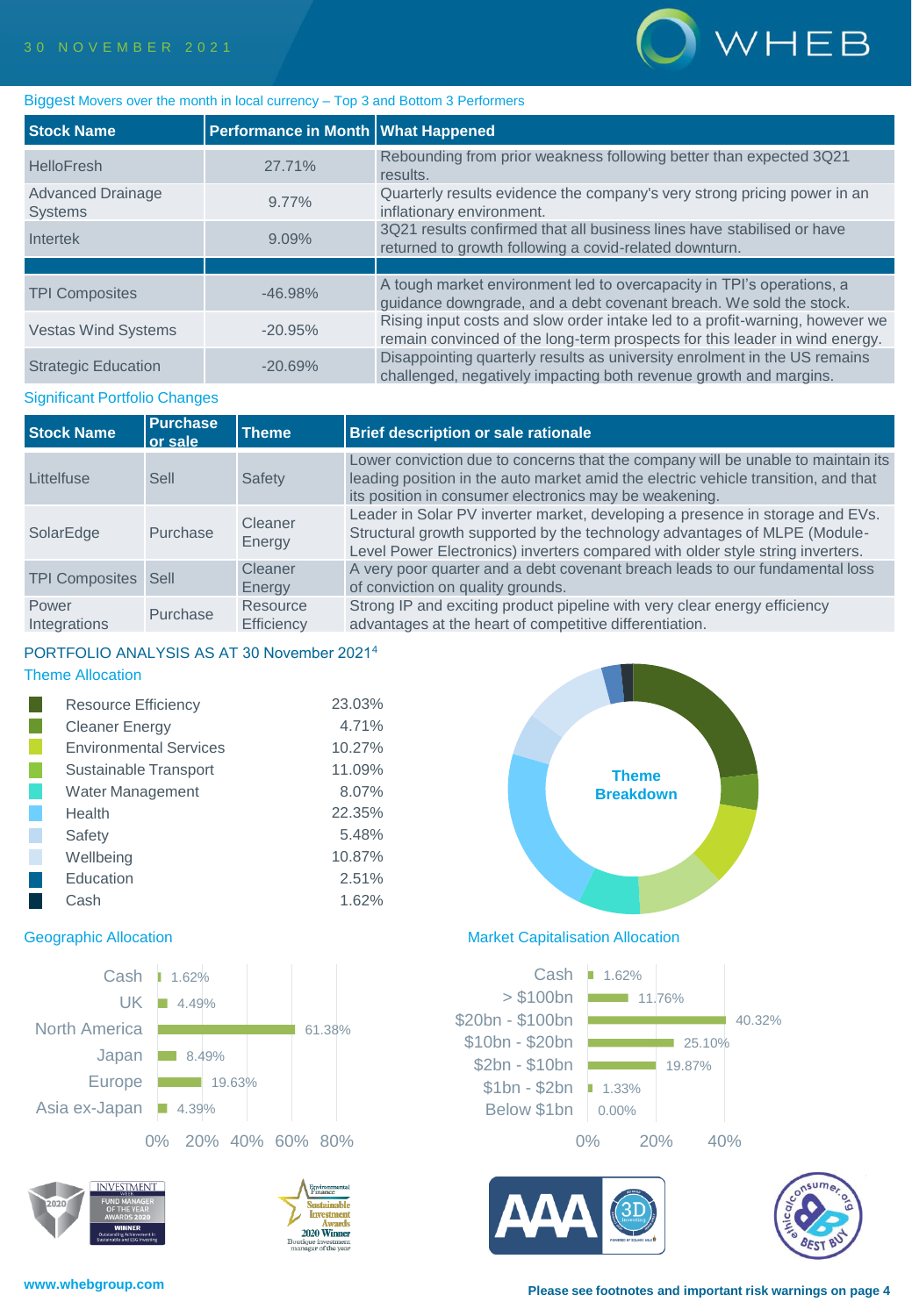

#### Alignment with UN SDGs



#### Comparative Performance (Figures are historic and past performance does not predict future returns).

| <b>Cumulative Performance</b>                             | 5 years | 3 years | 12 months | $\vert$ Year to date $\vert$ | 3 months | 1 month |
|-----------------------------------------------------------|---------|---------|-----------|------------------------------|----------|---------|
| FP WHEB Sustainability C Acc<br>Primary Share Class (GBP) | 84.96%  | 50.07%  | 16.49%    | 14.53%                       | $-0.05%$ | 1.43%   |
| MSCI World Total Return (GBP) <sup>5</sup>                | 86.78%  | 54.04%  | 22.89%    | 20.70%                       | 3.04%    | 1.34%   |
| IA Global Sector Average Total<br>Return <sup>6</sup>     | 80.88%  | 52.20%  | 18.97%    | 16.09%                       | $1.22\%$ | 0.84%   |

| Discrete Performance                                             | Nov 2020 -<br><b>Nov 2021</b> | Nov 2019 -<br><b>Nov 2020</b> | Nov $2018 -$<br><b>Nov 2019</b> | Nov 2017 -<br><b>Nov 2018</b> | Nov $2016 -$<br>Nov 2017 |
|------------------------------------------------------------------|-------------------------------|-------------------------------|---------------------------------|-------------------------------|--------------------------|
| FP WHEB Sustainability C Acc<br><b>Primary Share Class (GBP)</b> | 16.49%                        | $17.77\%$                     | 9.39%                           | 4.40%                         | 18.05%                   |
| MSCI World Total Return (GBP)                                    | 22.89%                        | 10.96%                        | $12.97\%$                       | 6.24%                         | 14.13%                   |
| IA Global Sector Average Total<br>Return                         | 18.97%                        | 13.63%                        | 12.60%                          | 2.71%                         | 15.71%                   |

#### SHARE CLASSES AND FUND INFORMATION<sup>7</sup>

| <b>Shareclass</b>           | <b>Currency</b> | <b>Price</b> |       | <b>Ongoing</b><br><b>Charges</b><br>and Fees | <b>ISIN</b>  | <b>SEDOL</b>                     |
|-----------------------------|-----------------|--------------|-------|----------------------------------------------|--------------|----------------------------------|
| C Accumulation              | <b>GBP</b>      | 320.72       | Pence | 1.03%                                        | GB00B8HPRW47 | B8HPRW4                          |
| C Accumulation              | <b>CHF</b>      | 145.20       | Cents | 1.03%                                        | GB00BF7M1G66 | BF7M1G6                          |
| C. Accumulation             | <b>EUR</b>      | 162.93       | Cents | 1.03%                                        | GB00BF7M1771 | <b>BF7M177</b>                   |
| C Accumulation              | <b>USD</b>      | 160.71       | Cents | 1.03%                                        | GB00BFXBL788 | BFXBL78                          |
| C Income*                   | <b>GBP</b>      | 233.16       | Pence | 1.03%                                        | GB00BHBFFN03 | BHBFFN0                          |
| D Accumulation <sup>8</sup> | <b>GBP</b>      | 320.82       | Pence | 0.93%                                        | GB00BMC2QC11 | BMC <sub>2</sub> QC <sub>1</sub> |
| D Income*                   | <b>GBP</b>      | 233.23       | Pence | 0.93%                                        | GB00BMC2QD28 | BMC <sub>2</sub> Q <sub>D2</sub> |
| <b>R</b> Accumulation       | <b>GBP</b>      | 309.30       | Pence | 1.13%                                        | GB00BMC2QF42 | BMC <sub>2</sub> QF4             |
| A Accumulation              | <b>GBP</b>      | 308.79       | Pence | 1.68%                                        | GB00B4LDCG53 | B4LDCG5                          |
| A Accumulation              | <b>USD</b>      | 157.48       | Cents | 1.68%                                        | GB00BFXBL341 | BFXBL34                          |
| B Accumulation <sup>9</sup> | <b>GBP</b>      | 238.96       | Pence | 0.55%                                        | GB00B6Y2LD34 | B6Y2LD3                          |

\*Income Frequency: Annual Dividend Record Date: 31 December Last Dividend: C Inc: 1.5955p D Inc: n/a (launch date 13 August 2021)

Key Dates\* Annual report 31 **December** Interim report 30 June

and 31<sup>st</sup> August

\*Changed from 28th February

Authorised Corporate Director (ACD): FundRock Partners Limited Fund Administrator: SS&C Financial Services Europe Limited